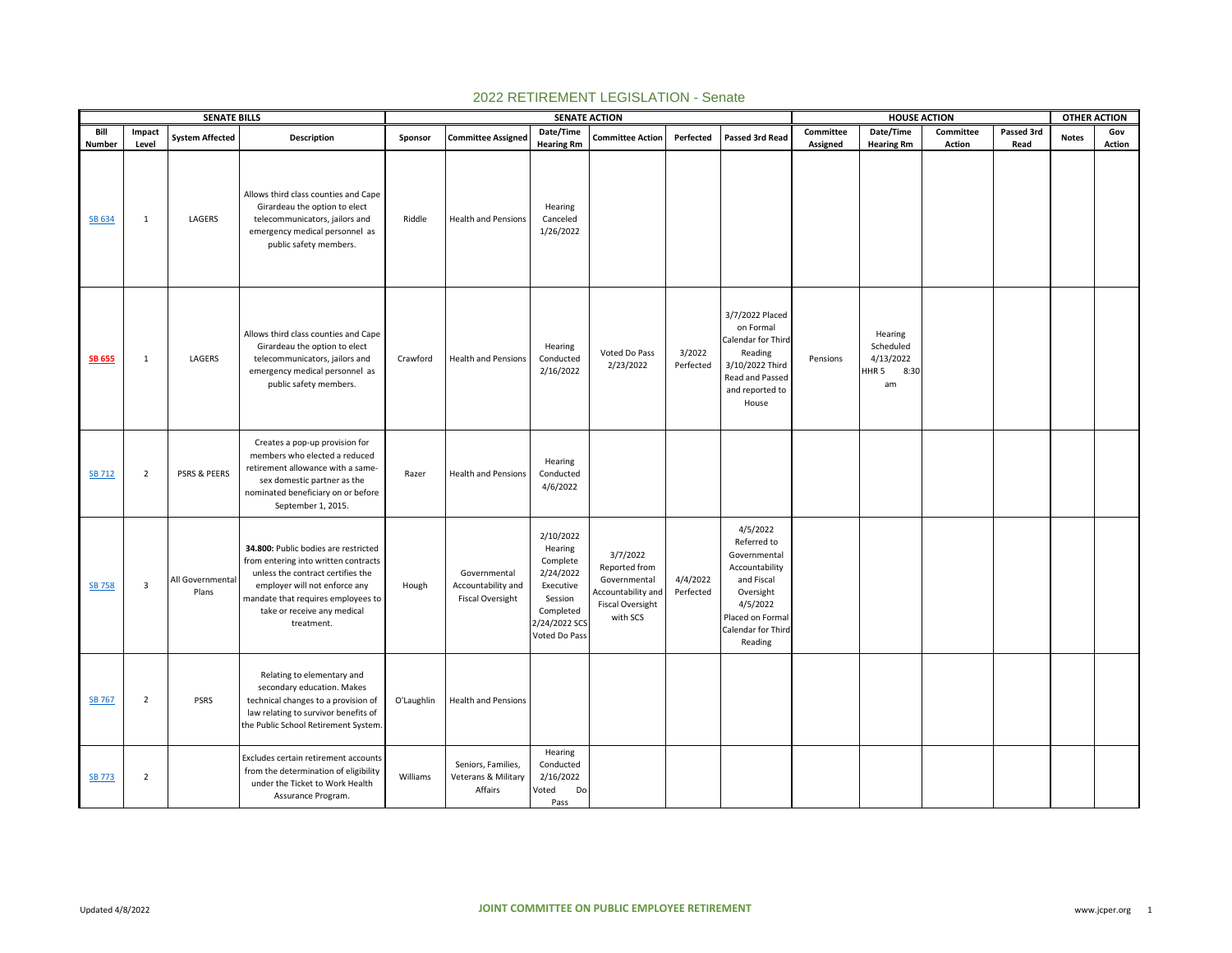| SB 836        | 3              | All Public Defined<br><b>Benefit Plans</b> | Modifies eligibility of retirement<br>benefits resulting from membership<br>in multiple defined benefit plans<br>established by a state or local<br>retirement system.                                                                                                                                                                                | O'Laughlin | <b>Health and Pensions</b>                                                 |                                                                                                                                |  |  |  |  |  |
|---------------|----------------|--------------------------------------------|-------------------------------------------------------------------------------------------------------------------------------------------------------------------------------------------------------------------------------------------------------------------------------------------------------------------------------------------------------|------------|----------------------------------------------------------------------------|--------------------------------------------------------------------------------------------------------------------------------|--|--|--|--|--|
| <b>SB 859</b> | $\overline{2}$ | Police Protection<br>Districts             | Authorizes the establishment of<br>police protection districts. A PPD's<br>board of directors may provide for<br>pension, and retirement and other<br>employee-type fringe-benefits. If a<br>board of directors administers its<br>own retirement or benefits-related<br>plan, it must do so by a separate five-<br>member pension board of trustees. | Mosley     | Transportation,<br>Infrastructure and<br><b>Public Safety</b><br>Committee |                                                                                                                                |  |  |  |  |  |
| SB 871        | $\overline{2}$ | All Plans                                  | Modifies provisions relating to<br>income tax exemptions for certain<br>retirement benefits.                                                                                                                                                                                                                                                          | Eigel      | <b>Health and Pensions</b>                                                 | Hearing<br>Conducted<br>2/16/2022<br>Executive<br>Session<br>Completed<br>2/23/2022<br>Voted<br>Do<br>Pass                     |  |  |  |  |  |
| <b>SB 904</b> | $\overline{2}$ | All newly created<br>private plans         | This bill provides that both a client<br>and a registered professional<br>employer organization (PEO) shall<br>each be deemed an employer for<br>purposes of sponsoring retirement<br>and welfare benefits plans for<br>covered employees.                                                                                                            | Hoskins    | Insurance and<br>Banking                                                   | Hearing<br>Completed<br>3/22/2022<br>Voted<br>Do<br>Pass Executive<br>Session<br>Completed<br>3/29/2022<br>Voted<br>Do<br>Pass |  |  |  |  |  |
| <b>SB 926</b> | $\overline{2}$ | All Public Plans                           | Modifies provisions relating to ethics.<br>Modifies the pension forfeiture law.<br>Prohibits a participant of a plan who<br>is unfit for elected public office or<br>employed with the state or any local<br>government from being eligible to<br>receive any retirement benefit from<br>the plan.                                                    | Mosley     | Rules, Joint Rules,<br>Resolutions and<br>Ethics                           |                                                                                                                                |  |  |  |  |  |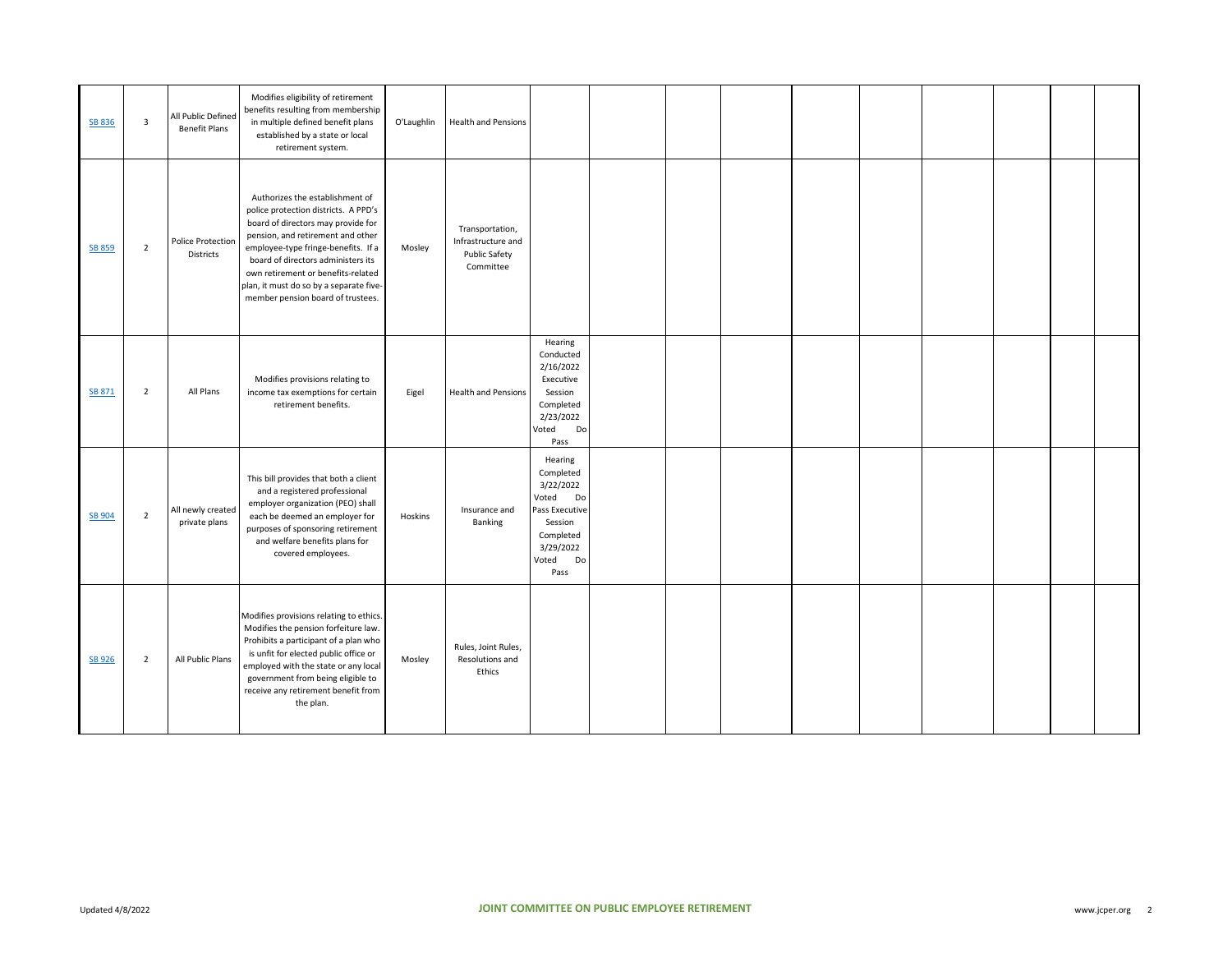| SB 999         | $\overline{\mathbf{3}}$ | PSRS & PEERS                | Modifies provisions relating to<br>teacher employment. Increases the<br>length of time, from two years to<br>four years, that a retired member<br>may work after retirement without<br>losing his or her retirement benefit<br>when a district has declared a<br>teacher/employee critical shortage.<br>Repeals the prohibition on retired<br>members being employed as a<br>superintendent under critical<br>shortage. | Gannon         | Education                         |                                   |  |  |                                                                                                                                                                                    |  |  |
|----------------|-------------------------|-----------------------------|-------------------------------------------------------------------------------------------------------------------------------------------------------------------------------------------------------------------------------------------------------------------------------------------------------------------------------------------------------------------------------------------------------------------------|----------------|-----------------------------------|-----------------------------------|--|--|------------------------------------------------------------------------------------------------------------------------------------------------------------------------------------|--|--|
| SB 1036        | $\overline{\mathbf{3}}$ | Sheriffs                    | Modifies the compensation of<br>County Sheriffs                                                                                                                                                                                                                                                                                                                                                                         | Moon           | Local Government<br>and Elections |                                   |  |  |                                                                                                                                                                                    |  |  |
| SB 1048        | $\overline{\mathbf{3}}$ | All Public Plans            | Prohibits public entities from<br>entering into certain contracts with<br>companies unless the contract<br>includes a written certification that<br>the company is not engaged in<br>certain activities that discriminate<br>against a firearm entity or firearm<br>trade association.                                                                                                                                  | <b>Brattin</b> | Insurance and<br><b>Banking</b>   | Hearing<br>Completed<br>3/29/2022 |  |  |                                                                                                                                                                                    |  |  |
| SB 1053        | $\mathbf 2$             | <b>MPERS</b>                | Modifies the terms of the elected<br>members of the MoDOT and<br>Highway Patrol Employees'<br>Retirement System board of<br>trustees.                                                                                                                                                                                                                                                                                   | Bernskoetter   | <b>Health and Pensions</b>        | Hearing<br>Conducted<br>4/06/2022 |  |  |                                                                                                                                                                                    |  |  |
| SB 1054        | $\overline{4}$          | Sheriffs'                   | Establishes a new funding<br>mechanism for the Sheriffs'<br>Retirement System.                                                                                                                                                                                                                                                                                                                                          |                | Bernskoetter Health and Pensions  |                                   |  |  |                                                                                                                                                                                    |  |  |
| SB 1062        | $\overline{\mathbf{3}}$ | MOSERS and<br><b>MPERS</b>  | Requires the MOSERS and MPERS<br>boards of trustees to establish a buy-<br>out program for terminated vested<br>members by January 1, 2023. Such<br>members may make a one-time<br>election to receive a lump sum<br>payment equal to sixty percent of<br>the present value of their deferred<br>annuity, or a greater percentage, if<br>determined by the board.                                                       | Crawford       | <b>Health and Pensions</b>        | Hearing<br>Canceled<br>4/06/2022  |  |  | 1 = No impact on retirement benefit<br>2 = No substantial proposed change<br>3 = May constitute a substantial proposed change<br>4 = Does constitute a substantial proposed change |  |  |
| SB 1098        | $\overline{\mathbf{3}}$ | Al Public School<br>Systems | Modifies the salary for permanent<br>contract teachers for all public school<br>systems. This provision does not<br>apply to St. Louis City.                                                                                                                                                                                                                                                                            | Burlison       | Education                         |                                   |  |  |                                                                                                                                                                                    |  |  |
| <b>SB 1125</b> | 1                       | <b>Private Entities</b>     | Establishes the Missouri Workplace<br>Retirement Savings Plan that private<br>business entities may join.                                                                                                                                                                                                                                                                                                               | Arthur         | <b>Health and Pensions</b>        |                                   |  |  |                                                                                                                                                                                    |  |  |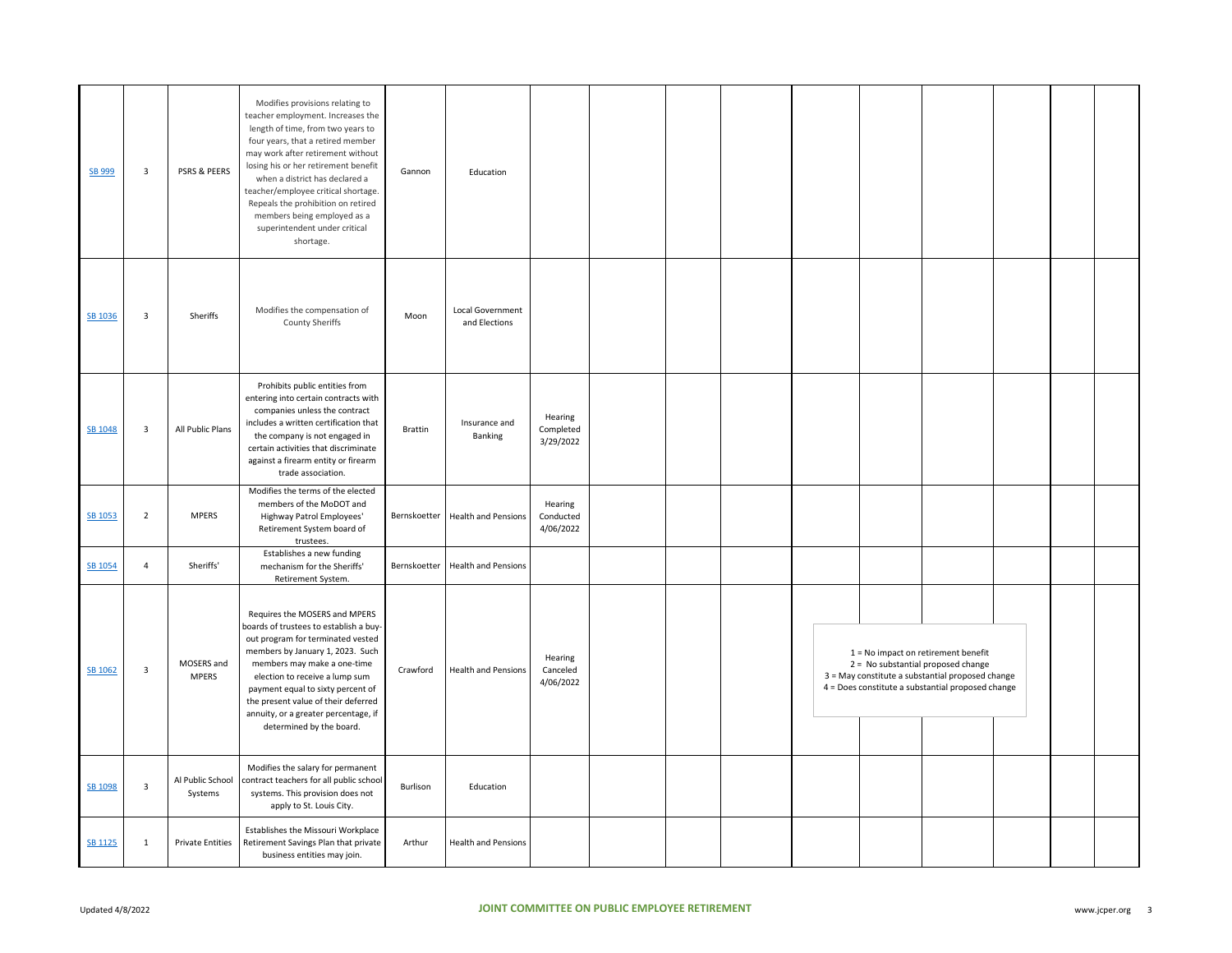| <b>SB 1155</b> | $\overline{\mathbf{3}}$ | <b>MPERS</b>            | This act allows uniformed members<br>of the Missouri State Highway Patrol<br>covered by the 2011 Tier to be<br>eligible for BackDROP.                                                                                                                                                         |          | Luetkemeyer   Health and Pensions | Hearing<br>Conducted<br>04/06/2022                                                                                                      |  |  |  |  |  |
|----------------|-------------------------|-------------------------|-----------------------------------------------------------------------------------------------------------------------------------------------------------------------------------------------------------------------------------------------------------------------------------------------|----------|-----------------------------------|-----------------------------------------------------------------------------------------------------------------------------------------|--|--|--|--|--|
| SB 1171        | $\overline{\mathbf{3}}$ | All Plans               | The act also prohibits any limited<br>iability company or corporation from<br>being discriminated against or given<br>preferential treatment based on an<br>environmental, social and<br>governance score, as defined in the<br>act.                                                          | Moon     | Small Business and<br>Industry    | Hearing<br>Completed<br>3/22/2022<br>SCS Voted Do<br>Pass Executive<br>Session<br>Completed<br>3/29/2022<br><b>SCS Voted</b><br>Do Pass |  |  |  |  |  |
| SB 1213        | $\overline{2}$          | <b>Private Entities</b> | Establishes the Missouri Workplace<br>Retirement Savings Plan that private<br>business entities may join.                                                                                                                                                                                     | Crawford | Small Business and<br>Industry    |                                                                                                                                         |  |  |  |  |  |
| SB 1239        | $\overline{\mathbf{3}}$ | All Plans               | Any retirement system established<br>by the state or any political<br>subdivision are prohibited from<br>contracting with or investing in<br>individuals, partnerships,<br>corporations, or other legal entities<br>investing or doing business with<br>Russia.                               | Rizzo    | Insurance and<br>Banking          |                                                                                                                                         |  |  |  |  |  |
| <b>SJR 54</b>  | $\overline{\mathbf{3}}$ | Sheriffs'               | This proposed constitutional<br>amendment, if approved by the<br>voters, provides that a fee of three<br>dollars, in addition to other fees as<br>may be imposed by the laws of this<br>state, shall be imposed on the initial<br>filing of any criminal case in the<br>courts of this state. |          | Bernskoetter Health and Pensions  |                                                                                                                                         |  |  |  |  |  |
|                |                         |                         |                                                                                                                                                                                                                                                                                               |          |                                   |                                                                                                                                         |  |  |  |  |  |
|                |                         |                         |                                                                                                                                                                                                                                                                                               |          |                                   |                                                                                                                                         |  |  |  |  |  |
|                |                         |                         |                                                                                                                                                                                                                                                                                               |          |                                   |                                                                                                                                         |  |  |  |  |  |
|                |                         |                         |                                                                                                                                                                                                                                                                                               |          |                                   |                                                                                                                                         |  |  |  |  |  |
|                |                         |                         |                                                                                                                                                                                                                                                                                               |          |                                   |                                                                                                                                         |  |  |  |  |  |
|                |                         |                         |                                                                                                                                                                                                                                                                                               |          |                                   |                                                                                                                                         |  |  |  |  |  |
|                |                         |                         |                                                                                                                                                                                                                                                                                               |          |                                   |                                                                                                                                         |  |  |  |  |  |
|                |                         |                         |                                                                                                                                                                                                                                                                                               |          |                                   |                                                                                                                                         |  |  |  |  |  |
|                |                         |                         |                                                                                                                                                                                                                                                                                               |          |                                   |                                                                                                                                         |  |  |  |  |  |
|                |                         |                         |                                                                                                                                                                                                                                                                                               |          |                                   |                                                                                                                                         |  |  |  |  |  |
|                |                         |                         |                                                                                                                                                                                                                                                                                               |          |                                   |                                                                                                                                         |  |  |  |  |  |
|                |                         |                         |                                                                                                                                                                                                                                                                                               |          |                                   |                                                                                                                                         |  |  |  |  |  |
|                |                         |                         |                                                                                                                                                                                                                                                                                               |          |                                   |                                                                                                                                         |  |  |  |  |  |
|                |                         |                         |                                                                                                                                                                                                                                                                                               |          |                                   |                                                                                                                                         |  |  |  |  |  |
|                |                         |                         |                                                                                                                                                                                                                                                                                               |          |                                   |                                                                                                                                         |  |  |  |  |  |
|                |                         |                         |                                                                                                                                                                                                                                                                                               |          |                                   |                                                                                                                                         |  |  |  |  |  |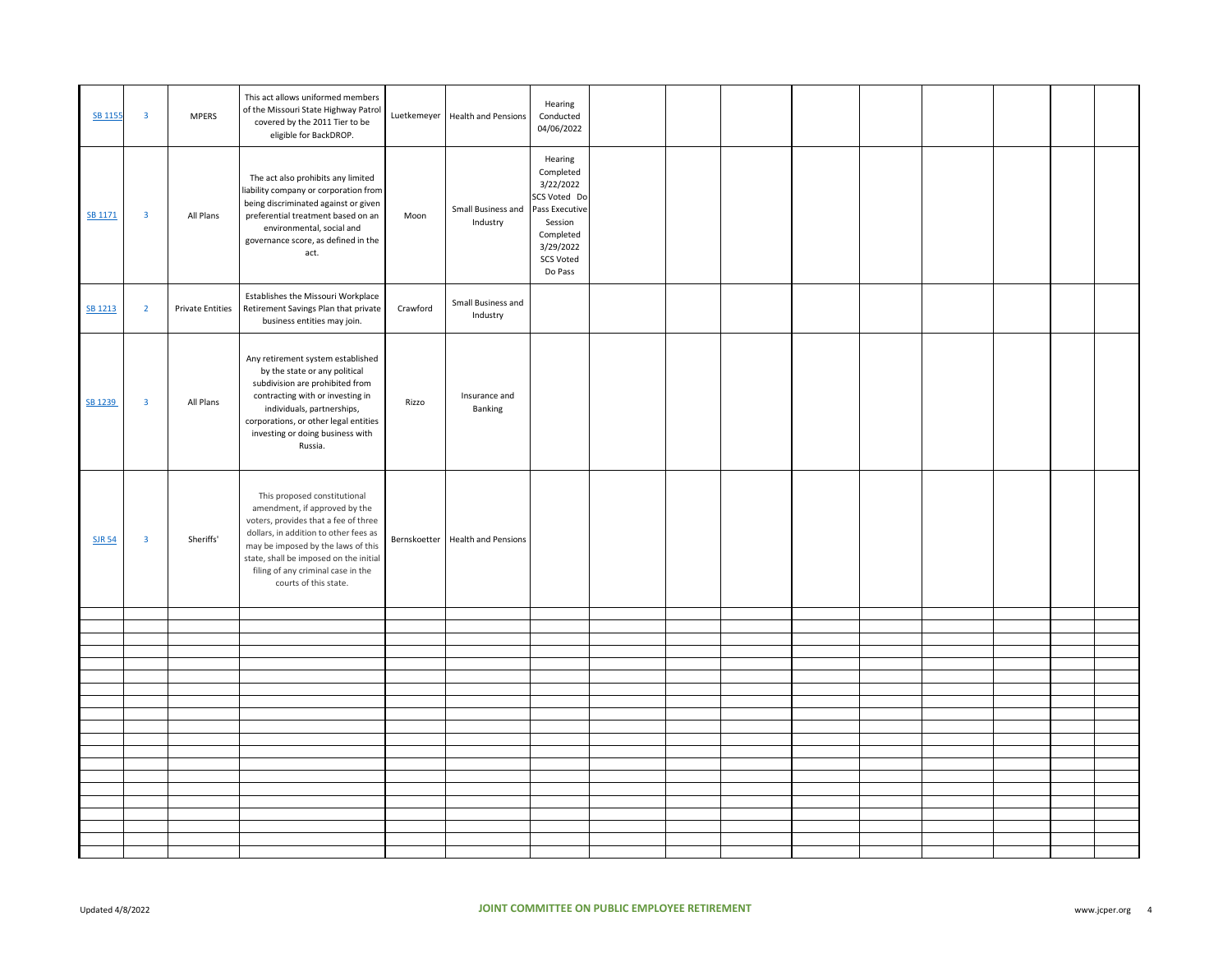|                |                         |                                                                   | <b>HOUSE BILLS</b>                                                                                                                                                                                                                                                     |            |                       | <b>HOUSE ACTION</b>                                                                                                          |                                                                                                                                       |                        |                                                                                                                                       |                        |                                | <b>SENATE ACTION</b>       |                    |              | <b>OTHER ACTION</b> |
|----------------|-------------------------|-------------------------------------------------------------------|------------------------------------------------------------------------------------------------------------------------------------------------------------------------------------------------------------------------------------------------------------------------|------------|-----------------------|------------------------------------------------------------------------------------------------------------------------------|---------------------------------------------------------------------------------------------------------------------------------------|------------------------|---------------------------------------------------------------------------------------------------------------------------------------|------------------------|--------------------------------|----------------------------|--------------------|--------------|---------------------|
| Bill<br>Number | Impact<br>Level         | <b>System Affected</b>                                            | Description                                                                                                                                                                                                                                                            | Sponsor    | Committee<br>Assigned | Date/Time<br><b>Hearing Rm</b>                                                                                               | Committee<br>Action                                                                                                                   | Perfected              | Passed 3rd<br>Read                                                                                                                    | Committee<br>Assigned  | Date/Time<br><b>Hearing Rm</b> | Committee<br><b>Action</b> | Passed 3rd<br>Read | <b>Notes</b> | Gov<br>Action       |
| <b>HB 1473</b> | 1                       | LAGERS                                                            | Allows third class counties and Cape<br>Girardeau the option to elect<br>telecommunicators, jailors and emergency<br>medical personnel as public safety members                                                                                                        | Pike       | Pensions              | Hearing<br>Conducted<br>1/12/2022<br>Executive<br>Session<br>Completed<br>1/19/2022<br>Voted<br>Do Pass                      | 1/19/2022<br>Referred to<br>Rules -<br>Administrative<br>Oversight<br>Executive<br>Session<br>Completed<br>2/14/2022<br>Voted Do Pass | 3/01/2022<br>Perfected | 3/9/2022<br>Placed on<br>informal<br>calendar for<br>Third read<br>3/10/2022<br>Third Read<br>and Passed<br>and Reported<br>to Senate | Health and<br>Pensions |                                |                            |                    |              |                     |
| <b>HB 1476</b> | $\overline{2}$          | St. Louis Police<br><b>Retirement System</b>                      | Transfers control of the City of St. Louis<br>Police Department to the Board of Police<br>Commissioners. Modifies the composition of<br>the retirement system's board of trustees.                                                                                     | Schroer    |                       |                                                                                                                              |                                                                                                                                       |                        |                                                                                                                                       |                        |                                |                            |                    |              |                     |
| HB1506         | $\overline{\mathbf{3}}$ | CERF                                                              | Authorizes a waiver for certain penalties for<br>late payment of property taxes.                                                                                                                                                                                       | Ellebracht |                       |                                                                                                                              |                                                                                                                                       |                        |                                                                                                                                       |                        |                                |                            |                    |              |                     |
| HB1564         | 1                       | <b>Blind Pension Fund</b>                                         | Modifies the mailing requirements for the<br>Blind Pension Fund.                                                                                                                                                                                                       | Griffith   | Emerging<br>Issues    | Hearing<br>Completed<br>3/29/2022<br>Executive<br>Session<br>Completed<br>4/5/2022<br>Voted Do Pass                          |                                                                                                                                       |                        |                                                                                                                                       |                        |                                |                            |                    |              |                     |
| HB1615         | $\mathbf{1}$            | Public pension plans<br>sponsored by<br>political<br>subdivisions | Provides that members of the General<br>Assembly are ex officio members of all<br>boards, commissions, committees, councils<br>and other legislative or regulatory bodies of<br>all political subdivisions within the<br>boundaries of a member's legislative district | Lovasco    |                       |                                                                                                                              |                                                                                                                                       |                        |                                                                                                                                       |                        |                                |                            |                    |              |                     |
| HB1670         | $\overline{\mathbf{3}}$ | Certain Government<br>Entities                                    | Creates a provision that prohibits certain<br>government entities from doing business<br>with entities that require individuals to<br>undergo COVID-19 vaccinations or provide<br>proof of COVID-19 vaccination.                                                       | Seitz      | Judiciary             | Hearing<br>Conducted<br>2/16/2022<br>Action<br>Postponed<br>Hearing<br>Completed<br>3/23/2022<br><b>HCS Voted</b><br>Do Pass | 3/24/2022<br>Referred to<br>Rules -<br>Administrative<br>Oversight<br>Hearing<br>Competed<br>3/30/2022<br>Voted Do Pass               |                        |                                                                                                                                       |                        |                                |                            |                    |              |                     |
| HB1676         | $\overline{\mathbf{3}}$ | LAGERS                                                            | Changes the job title of "emergency<br>telecommunicators" to "emergency<br>telecommunicator first responders."                                                                                                                                                         | Perkins    | <b>Public Safety</b>  | Hearing<br>Scheduled<br>3/29/2022<br>Completed<br>Executive<br>Session<br>Completed<br>4/5/2022<br>Voted<br>Do Pass          | 4/05/2022<br>Referred to<br>Rules -<br>Legislative<br>Oversight                                                                       |                        |                                                                                                                                       |                        |                                |                            |                    |              |                     |

## 2022 REGULAR SESSION - HOUSE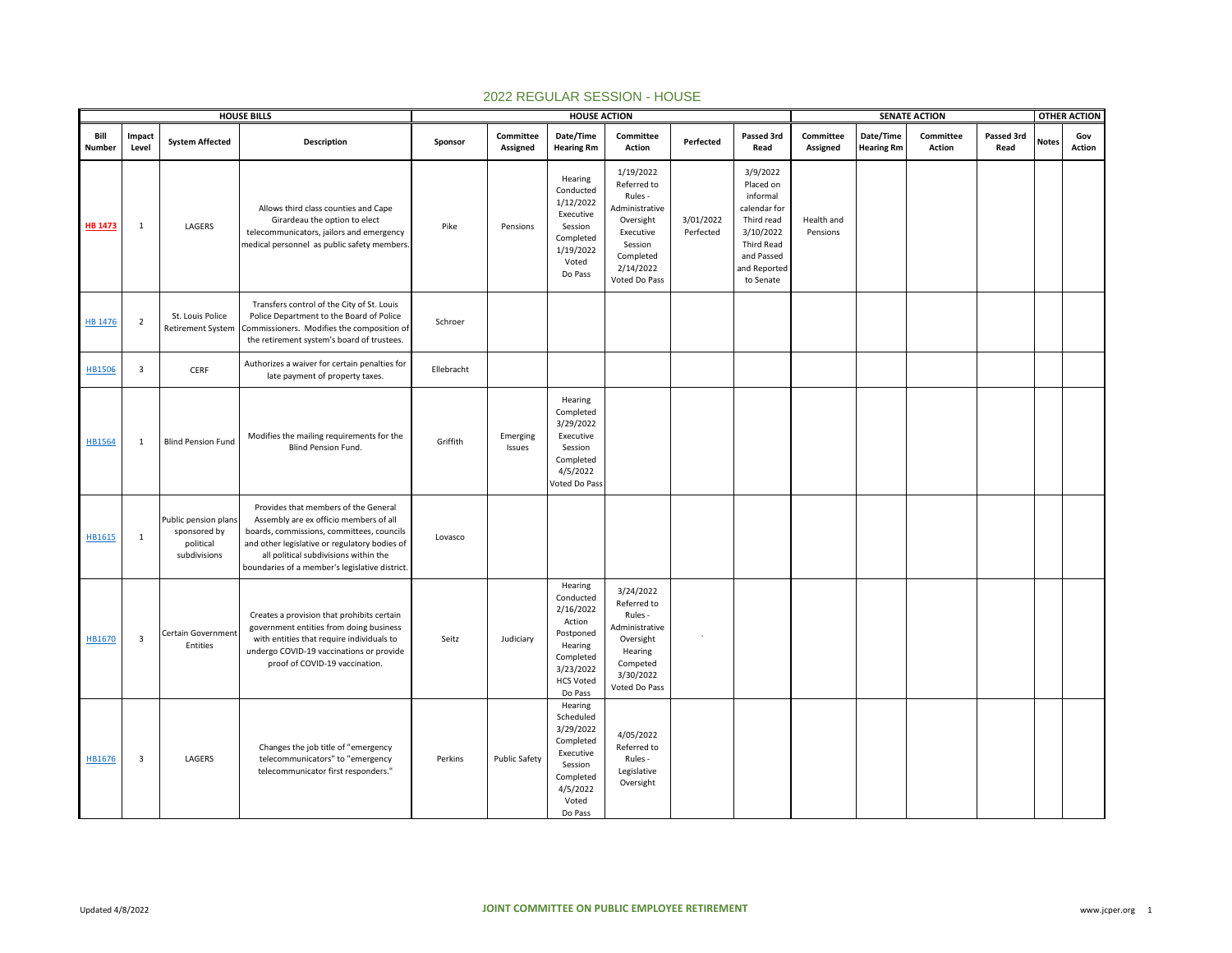| HB1691        | $\overline{2}$          | Public pension plans<br>sponsored by<br>certain political<br>subdivisions as<br>defined by the act | Prohibits the state and certain political<br>subdivisions from entering into a contract<br>with a employer or company that engages ir<br>discrimination against unvaccinated, as<br>described in the act.                                                                                                                                   | <b>Boggs</b> | Judiciary                                | Hearing<br>Conducted<br>1/25/2022                                                                                  |                                                                                                                                       |                                                                                                                                                                                                      |                                                                                                                                                                |                                       |                                                                     |  |  |
|---------------|-------------------------|----------------------------------------------------------------------------------------------------|---------------------------------------------------------------------------------------------------------------------------------------------------------------------------------------------------------------------------------------------------------------------------------------------------------------------------------------------|--------------|------------------------------------------|--------------------------------------------------------------------------------------------------------------------|---------------------------------------------------------------------------------------------------------------------------------------|------------------------------------------------------------------------------------------------------------------------------------------------------------------------------------------------------|----------------------------------------------------------------------------------------------------------------------------------------------------------------|---------------------------------------|---------------------------------------------------------------------|--|--|
| <b>HB1732</b> | 1                       | <b>Private Entities</b>                                                                            | Establishes the Missouri Workplace<br>Retirement Savings Plan that private business<br>entities may join.                                                                                                                                                                                                                                   | O'Donnell    | Financial<br>Institutions                | Hearing<br>Conducted<br>1/12/2022<br>Executive<br>Completed<br>1/19/2022<br><b>HCS</b><br>Voted<br>Do Pass         | 1/20/2022<br>Referred to<br>Rules -<br>Administrative<br>Oversight<br>Executive<br>Session<br>Completed<br>2/07/2022<br>Voted Do Pass | 3/1/2022<br>Placed on<br>Informal<br>Calendar<br>3/3/2022<br>Perfected                                                                                                                               | 3/9/2022<br>Placed on<br>informal<br>calendar for<br>Third read<br>3/10/2022<br><b>Third Read</b><br>and Passed<br>and Reported<br>to Senate                   | <b>Small Business</b><br>and Industry | Hearing<br>Scheduled<br>04/12/2022<br>Senate<br>Lounge 8:00<br>a.m. |  |  |
| <b>HB1750</b> | 3                       | PSRS, PEERS, Kansas<br>City PSRS and St.<br>Louis PSRS                                             | 168.036: Allows school districts to issue<br>school district teaching permits for persons<br>without a certificate of license to teach<br>granted by the State Board Of Education.<br>37.850: Requires plans to submitted<br>compensation details of all employees which<br>includes all all forms of compensation and<br>benefits awarded. | Basye        | Elementary<br>and Secondary<br>Education | Hearing<br>Conducted<br>1/19/2022<br>Executive<br>Session<br>Completed<br>2/01/2022<br><b>HCS Voted</b><br>Do Pass | 2/01/2022 Rules<br>- Legislative<br>Oversight<br>Executive<br>Session<br>Completed<br>2/10/2022<br>Voted Do Pass                      | 3/07/2022<br>Placed on<br>Formal<br>Perfection<br>Calendar<br>3/9/2022<br>Perfected with<br>Amendments<br><b>Fiscal Review</b><br>Executive<br>Session<br>Completed<br>3/23/2022<br>Voted<br>Do Pass | Fiscal Review<br>Executive<br>Session<br>Completed<br>3/23/2022<br>Voted<br>Do Pass<br>3/24/2022<br>Placed on<br>Informal<br>Calendar for<br><b>Third Read</b> | Education                             |                                                                     |  |  |
| HB1753        | $\overline{\mathbf{3}}$ | PSRS and PEERS                                                                                     | Modifies the working after retirement critical<br>shortage law for PSRS and PEERS. Increases<br>the length of time, from two years to four<br>years, that a retired member may work after<br>retirement without losing his or her<br>retirement benefit                                                                                     | Basye        | Elementary<br>and Secondary<br>Education | Hearing<br>Conducted<br>3/22/2022<br>Executive<br>Session<br>Completed<br>3/29/2022<br><b>HCS Voted</b><br>Do Pass | 3/29/2022<br>Referred to<br>Rules -<br>Legislative<br>Oversight<br>Executive<br>Session<br>Completed<br>4/7/2022<br>Voted Do Pass     |                                                                                                                                                                                                      |                                                                                                                                                                |                                       |                                                                     |  |  |
| HB1770        | $\overline{\mathbf{3}}$ | Al Public School<br>Systems                                                                        | Modifies the salary for permanent contract<br>teachers for all public school systems. This<br>provision does not apply to St. Louis City.                                                                                                                                                                                                   | Lewis        | Elementary<br>and Secondary<br>Education | Hearing<br>Completed<br>3/29/2022<br>Executive<br>Session<br>Completed<br>4/5/2022<br><b>HCS Voted</b><br>Do Pass  | 4/05/2022<br>Referred to<br>Rules -<br>Legislative<br>Oversight                                                                       |                                                                                                                                                                                                      |                                                                                                                                                                |                                       |                                                                     |  |  |
| HB1831        | $\overline{\mathbf{3}}$ | St. Louis PSRS                                                                                     | Provides a one time supplemental payment<br>for retired members and beneficiaries of the<br>St. Louis PSRS, subject to state<br>appropriations.                                                                                                                                                                                             | Gray         |                                          |                                                                                                                    |                                                                                                                                       |                                                                                                                                                                                                      |                                                                                                                                                                |                                       |                                                                     |  |  |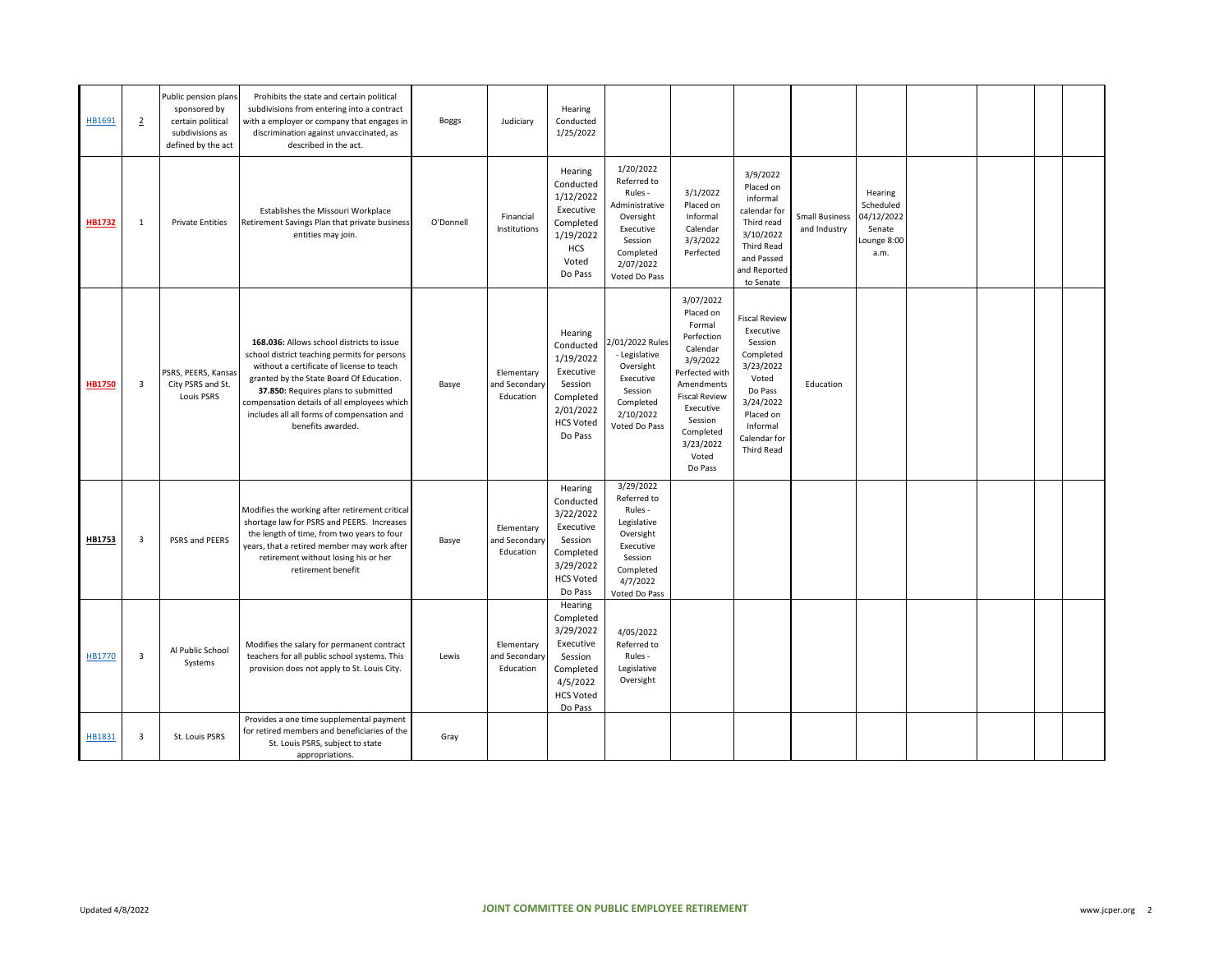| HB1881        | $\overline{\mathbf{3}}$ | PSRS and PEERS                                         | Modifies the working after retirement critical<br>shortage law for PSRS and PEERS. Increases<br>the length of time, from two years to four<br>years, that a retired member may work after<br>retirement without losing his or her<br>retirement benefit when a district has<br>declared a teacher/employee critical<br>shortage. | Black (7)        | Elementary<br>and Secondary<br>Education | Hearing<br>Completed<br>2/22/2022<br>Executive<br>Session<br>Completed<br>2/23/2022<br>Voted<br>Do Pass              | 2/24/2022<br>Referred to<br>Rules -<br>Legislative<br>Oversight<br>Hearing<br>Completed<br>3/24/2022<br>Voted Do Pass              | 4/04/2022<br>Placed on<br>Informal<br>Perfection<br>Calendar |                                       |                        |  |  |  |
|---------------|-------------------------|--------------------------------------------------------|----------------------------------------------------------------------------------------------------------------------------------------------------------------------------------------------------------------------------------------------------------------------------------------------------------------------------------|------------------|------------------------------------------|----------------------------------------------------------------------------------------------------------------------|------------------------------------------------------------------------------------------------------------------------------------|--------------------------------------------------------------|---------------------------------------|------------------------|--|--|--|
| <b>HB1886</b> | $\mathbf{1}$            | LAGERS                                                 | Repeals the prohibition on counties other<br>than third class counties and Cape Girardeau<br>County from being able to elect to cover<br>emergency telecommunicators, jailors, and<br>emergency medical service personnel as<br>public safety members.                                                                           | Rogers           |                                          |                                                                                                                      |                                                                                                                                    |                                                              |                                       |                        |  |  |  |
| HB1925        | 1                       | <b>Blind Pension Fund</b>                              | Modifies the mailing requirements for the<br>Blind Pension Fund.                                                                                                                                                                                                                                                                 | Walsh Moore (93) |                                          |                                                                                                                      |                                                                                                                                    |                                                              |                                       |                        |  |  |  |
| HB1927        | 1                       |                                                        | Excludes certain retirement accounts from<br>the determination of eligibility under the<br>Ticket to Work Health Assurance Program.                                                                                                                                                                                              | Walsh Moore (93) |                                          |                                                                                                                      |                                                                                                                                    |                                                              |                                       |                        |  |  |  |
| HB1984        | $\overline{2}$          | <b>MPERS</b>                                           | Modifies the terms of the elected members<br>of the MoDOT and Highway Patrol<br>Employees' Retirement System board of<br>trustees.                                                                                                                                                                                               | Hovis            | Pensions                                 | Hearing<br>Completed<br>02/09/2022<br>Executive<br>Completed<br>2/16/2022<br>HCS<br>Voted<br>Do Pass                 | 2/22/2022<br>Referred to<br>Consent and<br>House<br>Procedure<br>Executive<br>Session<br>Completed<br>3/01/2022<br>Voted Do Pass   | 3/22/2022<br>Perfected by<br>Consent                         | 3/24/2022<br>Third Read<br>and Passed | Health and<br>Pensions |  |  |  |
| HB1998        | $\overline{\mathbf{3}}$ | PSRS, PEERS, Kansas<br>City PSRS and St.<br>Louis PSRS | Allows school districts to issue school district<br>teaching permits for persons without a<br>certificate of license to teach granted by the<br>State Board Of Education.                                                                                                                                                        | Davidson         | Elementary<br>and Secondary<br>Education | Hearing<br>Completed<br>2/22/2022<br>Executive<br>Session<br>Completed<br>3/1/2022<br><b>HCS</b><br>Voted Do<br>Pass | 3/02/2022<br>Referred to<br>Rules -<br>Legislative<br>Oversight<br>Executive<br>Session<br>Completed<br>3/24/2022<br>Voted Do Pass | 4/04/2022<br>Placed on<br>Informal<br>Perfection<br>Calendar |                                       |                        |  |  |  |
| HB2054        | $\overline{\mathbf{3}}$ | LAGERS                                                 | Changes the job title of "emergency<br>telecommunicators" to "telecommunicator<br>first responders."                                                                                                                                                                                                                             | Roden            | <b>Public Safety</b>                     | Hearing<br>Completed<br>3/08/2022<br>Executive<br>Session<br>Completed<br>3/29/2022<br><b>HCS Voted</b><br>Do Pass   | 3/29/2022<br>Referred to<br>Rules -<br>Legislative<br>Oversight                                                                    |                                                              |                                       |                        |  |  |  |
| <b>HB2057</b> | $\overline{\mathbf{3}}$ | LAGERS                                                 | Changes the job title of "emergency<br>telecommunicators" to "telecommunicator<br>first responders."                                                                                                                                                                                                                             | Sauls            |                                          |                                                                                                                      |                                                                                                                                    |                                                              |                                       |                        |  |  |  |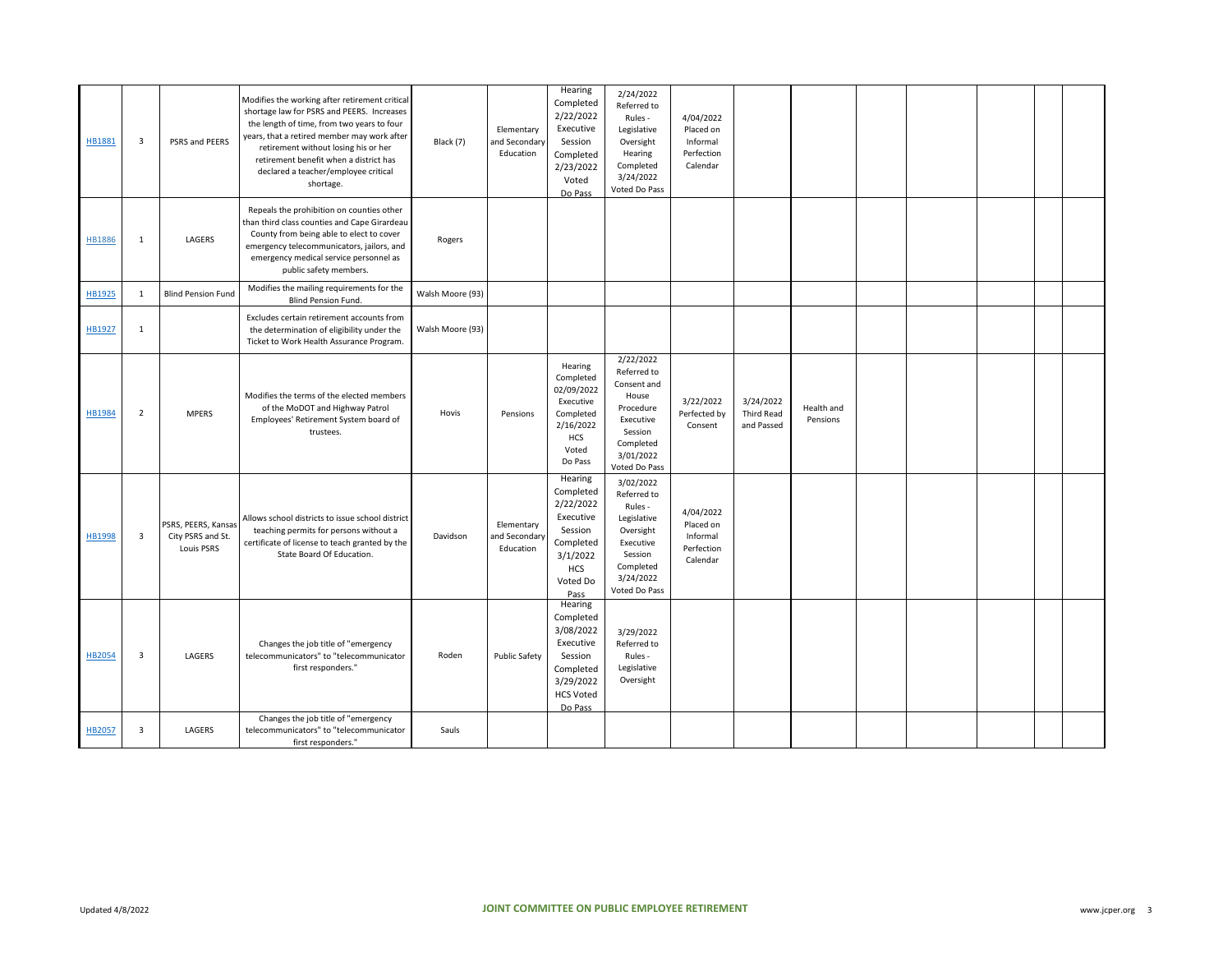| HB2089 | 3              | PSRS and PEERS | Modifies provisions relating to teacher<br>employment. Modifies the working after<br>retirement critical shortage law for PSRS and<br>PEERS. Increases the length of time, from<br>two years to four years, that a retired<br>member may work after retirement without<br>losing his or her retirement benefit when a<br>district has declared a teacher/employee<br>critical shortage. Repeals the prohibition on<br>retired members being employed as a<br>superintendent under critical shortage.                                                                                                                                                                                                                                                                    | Pollitt             |          |                                                                                                                    |                                                                    |  |  |  |  |
|--------|----------------|----------------|-------------------------------------------------------------------------------------------------------------------------------------------------------------------------------------------------------------------------------------------------------------------------------------------------------------------------------------------------------------------------------------------------------------------------------------------------------------------------------------------------------------------------------------------------------------------------------------------------------------------------------------------------------------------------------------------------------------------------------------------------------------------------|---------------------|----------|--------------------------------------------------------------------------------------------------------------------|--------------------------------------------------------------------|--|--|--|--|
| HB2114 | $\overline{3}$ | PSRS & PEERS   | 169.560: Modifies the amount of<br>compensation that a retired PSRS member<br>may earn without a discontinuance of the<br>member's retirement benefit while working<br>after retirement in a position that does not<br>require teacher certification. Instead of<br>compensation being limited to sixty percent<br>of the minimum teacher's salary, allowable<br>compensation will be limited to the annual<br>earnings limit applicable to a Social Security<br>recipient working while receiving Social<br>Security benefits. 169.596: Increases the<br>length of time, from two years to four years,<br>that a retired member may work after<br>retirement without losing his or her<br>retirement benefit when a school district has<br>declared a teacher/employee | Black (7)           | Pensions | Hearing<br>Completed<br>1/26/2022<br>Executive<br>Session<br>Completed<br>02/09/2022<br>Voted<br>Do Pass           | 2/10/2022<br>Referred to<br>Rules -<br>Administrative<br>Oversight |  |  |  |  |
| HB2161 | 3              | <b>PSRS</b>    | Reauthorizes the 2.55 multiplier for teachers<br>retiring with 32 or more years of service. E.C.                                                                                                                                                                                                                                                                                                                                                                                                                                                                                                                                                                                                                                                                        | Dinkins             | Pensions | Hearing<br>Completed<br>3/23/2022<br>Executive<br>Session<br>Conducted<br>3/30/2022<br><b>HCS Voted</b><br>Do Pass | 3/30/2022<br>Referred to<br>Rules -<br>Administrative<br>Oversight |  |  |  |  |
| HB2194 | 3              | PSRS & PEERS   | Modifies the amount of compensation that a<br>retired PSRS member may earn without a<br>discontinuance of the member's retirement<br>benefit while working after retirement in a<br>position that does not require teacher<br>certification. Instead of compensation being<br>limited to sixty percent of the minimum<br>teacher's salary, allowable compensation will<br>be sixty percent of the average teacher's<br>salary for the primary district the person is<br>employed in after retirement.                                                                                                                                                                                                                                                                   | <b>Kelley (127)</b> | Pensions |                                                                                                                    |                                                                    |  |  |  |  |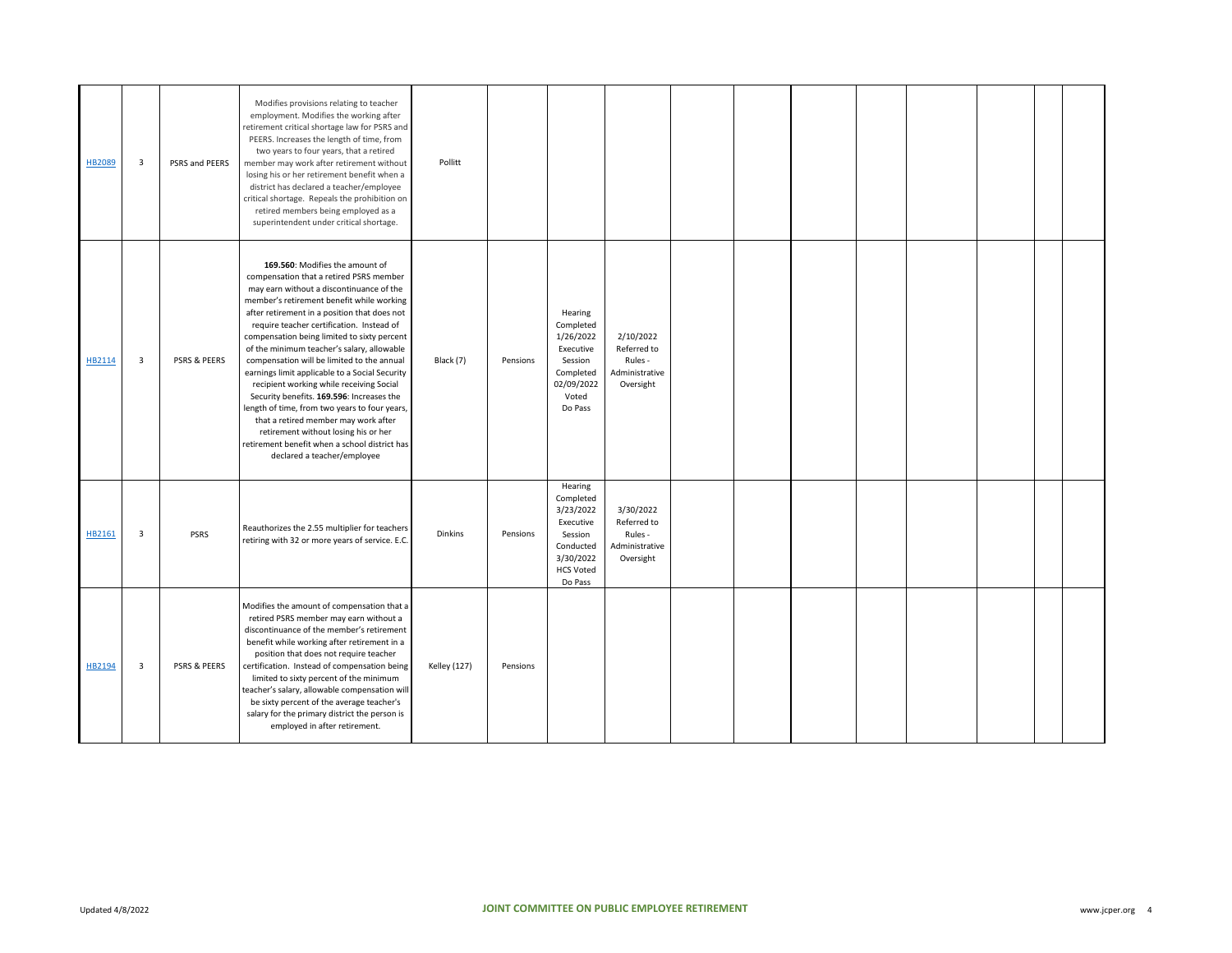| HB2216        | 3              | PSRS & PEERS                                           | Modifies the amount of compensation that a<br>retired PSRS member may earn without a<br>discontinuance of the member's retirement<br>benefit while working after retirement in a<br>position that does not require teacher<br>certification. Instead of compensation being<br>limited to sixty percent of the minimum<br>teacher's salary, allowable compensation will<br>be sixty percent of the average teacher's<br>salary for the primary district the person is<br>employed in after retirement. | Bromley   | Pensions                                 |                                                                                                                |                                                                                                                                      |                                                                                                          |                                                                                                                                              |           |                                                                      |  |  |
|---------------|----------------|--------------------------------------------------------|-------------------------------------------------------------------------------------------------------------------------------------------------------------------------------------------------------------------------------------------------------------------------------------------------------------------------------------------------------------------------------------------------------------------------------------------------------------------------------------------------------|-----------|------------------------------------------|----------------------------------------------------------------------------------------------------------------|--------------------------------------------------------------------------------------------------------------------------------------|----------------------------------------------------------------------------------------------------------|----------------------------------------------------------------------------------------------------------------------------------------------|-----------|----------------------------------------------------------------------|--|--|
| HB2234        | $\overline{2}$ | MOSERS, MPERS,<br><b>Judicial Retirement</b><br>System | Modifies multiple provisions for MOSERS,<br>MPERS and the Judicial Retirement System.                                                                                                                                                                                                                                                                                                                                                                                                                 | Black (7) | Pensions                                 | Hearing<br>Completed<br>1/26/2022<br>Executive<br>Session<br>Completed<br>02/09/2022<br>Voted<br>Do Pass       | 2/10/2022<br>Referred to<br>Rules -<br>Administrative<br>Oversight                                                                   |                                                                                                          |                                                                                                                                              |           |                                                                      |  |  |
| HB2235        | 3              | MOSERS and<br><b>MPERS</b>                             | Requires the MOSERS and MPERS boards of<br>trustees to establish a buy-out program for<br>terminated vested members by January 1,<br>2023. Such members may make a one-time<br>election to receive a lump sum payment<br>equal to sixty percent of the present value of<br>their deferred annuity, or a greater<br>percentage, if determined by the board.                                                                                                                                            | Black (7) |                                          |                                                                                                                |                                                                                                                                      |                                                                                                          |                                                                                                                                              |           |                                                                      |  |  |
| HB2236        | 3              | MOSERS and<br><b>MPERS</b>                             | Allows a retired member of MOSERS or<br>MPERS who returns to employment and<br>subsequently marries to elect a joint and<br>survivor option benefit plan upon re-entry<br>into retirement if the member was not<br>eligible for a joint and survivor option benefit<br>plan at the original retirement date.                                                                                                                                                                                          | Black (7) |                                          |                                                                                                                |                                                                                                                                      |                                                                                                          |                                                                                                                                              |           |                                                                      |  |  |
| HB2245        | 3              | <b>MPERS</b>                                           | Permits uniformed members of the Highway<br>Patrol who are members of the 2011 Tier to<br>be eligible for BackDROP.                                                                                                                                                                                                                                                                                                                                                                                   | Copeland  | Pensions                                 | Hearing<br>Completed<br>3/30/2022<br>Executive<br>Session<br>Completed<br>4/6/2022<br>Voted<br>Do Pass         | 4/06/2022<br>Referred to<br>Rules -<br>Administrative<br>Oversight                                                                   |                                                                                                          |                                                                                                                                              |           |                                                                      |  |  |
| <b>HB2304</b> | 3              | <b>PSRS &amp; PEERS</b>                                | Creates a provision that allows a retired<br>person to continue to receive their<br>retirement benefit to be employed on a part-<br>time or temporary substitute basis without<br>discontinuance of the persons retirement<br>benefit.                                                                                                                                                                                                                                                                | Lewis     | Elementary<br>and Secondary<br>Education | Hearing<br>Conducted<br>1/13/2022<br>Executive<br>Session<br>Completed<br>1/25/2022<br>HCS<br>Voted<br>Do Pass | 1/27/2022<br>Referred to<br>Rules -<br>Legislative<br>Oversight<br>Executive<br>Session<br>Completed<br>2/1/2022<br>Voted<br>Do Pass | 2/16/2022<br>Placed on<br>Informal<br>Perfection<br>Calendar<br>3/1/2022<br>Perfected with<br>Amendments | 3/03/2022<br>Placed on<br>Informal<br>Calendar<br>for Third<br>Reading<br>3/10/2022<br>Third Read<br>and Passed<br>and Reported<br>to Senate | Education | Hearing<br>Scheduled<br>04/12/2022<br>Senate<br>Lounge<br>10:00 a.m. |  |  |
| HB2352        | $\mathsf 3$    | St. Louis PSRS                                         | Provides a one time supplemental payment<br>for retired members and beneficiaries of the<br>St. Louis PSRS, subject to state<br>appropriations.                                                                                                                                                                                                                                                                                                                                                       | Anderson  |                                          |                                                                                                                |                                                                                                                                      |                                                                                                          |                                                                                                                                              |           |                                                                      |  |  |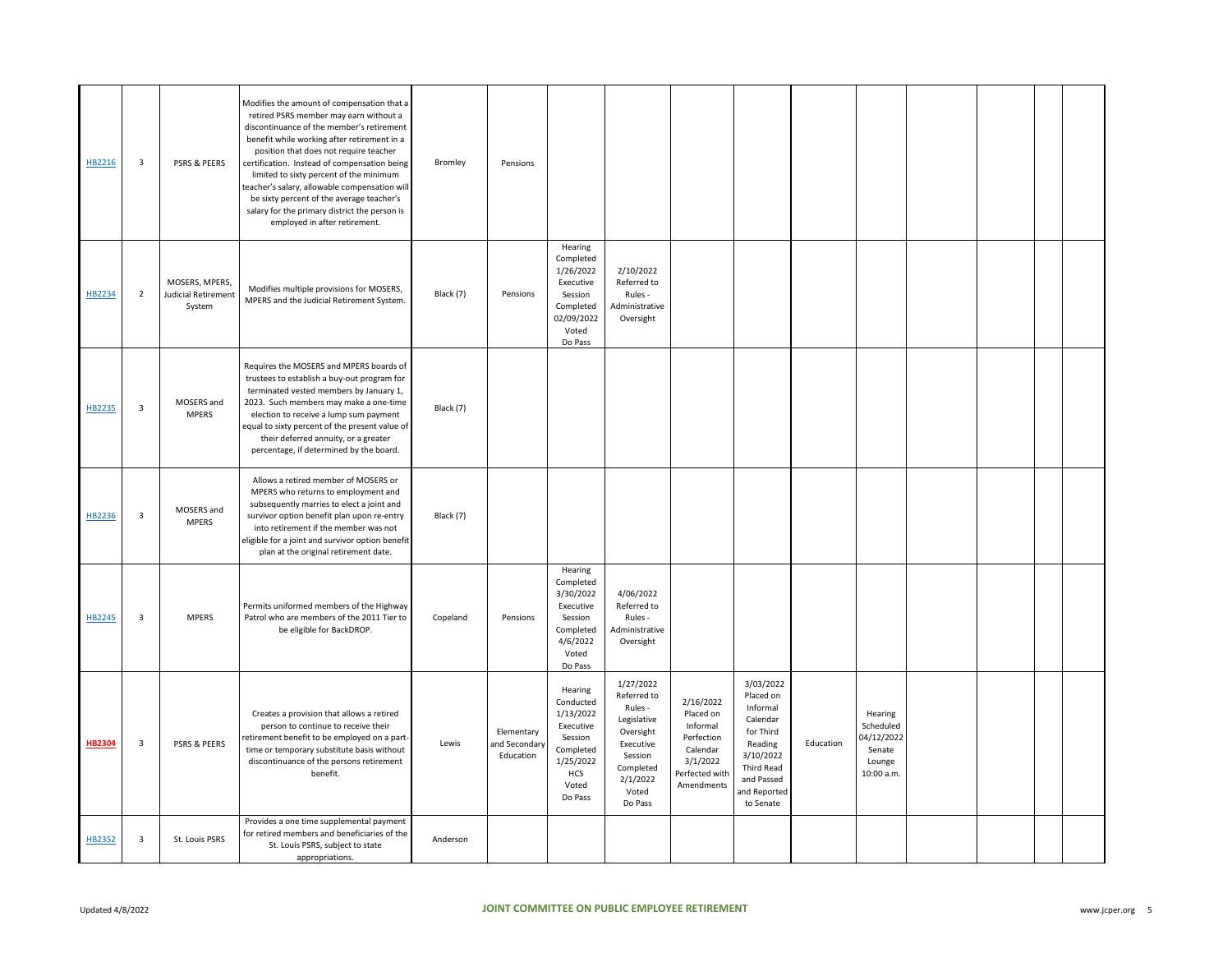| HB2381        | $\overline{\mathbf{3}}$ | LAGERS                                | Changes the job title of "emergency<br>telecommunicators" to "telecommunicator<br>first responders."                                                                                                                                    | Roden       | <b>Public Safety</b>                    | Hearing<br>Conducted<br>1/25/2022<br>Executive<br>Session<br>Completed<br>02/01/2022<br>HCS<br>Voted<br>Do Pass    | 2/1/2022<br>Referred to<br>Rules -<br>Legislative<br>Oversight<br>Hearing<br>Completed<br>3/3/2022<br>Voted Do Pass   | 3/29/2022<br>Placed on<br>Informal<br>Perfection<br>Calendar |                                              |                          |                                                           |                                                                                                                                                                                        |  |  |
|---------------|-------------------------|---------------------------------------|-----------------------------------------------------------------------------------------------------------------------------------------------------------------------------------------------------------------------------------------|-------------|-----------------------------------------|--------------------------------------------------------------------------------------------------------------------|-----------------------------------------------------------------------------------------------------------------------|--------------------------------------------------------------|----------------------------------------------|--------------------------|-----------------------------------------------------------|----------------------------------------------------------------------------------------------------------------------------------------------------------------------------------------|--|--|
| <b>HB2400</b> | $\overline{2}$          | All newly created<br>private plans    | This bill provides that both a client and a<br>registered professional employer<br>organization (PEO) shall each be deemed an<br>employer for purposes of sponsoring<br>retirement and welfare benefits plans for<br>covered employees. | Houx        | Pensions                                | Hearing<br>Completed<br>2/16/2022<br>Executive<br>Session<br>Completed<br>2/23/2022<br>Voted<br>Do Pass            | 2/23/2022<br>Referred to<br>Consent and<br>House<br>Procedure<br>Hearing<br>Scheduled<br>3/1/2022<br>Voted Do Pass    | 3/31/2022<br>Perfected by<br>Consent                         | 4/04/2022<br><b>Third Read</b><br>and Passed | Insurance and<br>Banking | Hearing<br>Scheduled<br>04/12/2022<br>SCR 1<br>10:00 a.m. |                                                                                                                                                                                        |  |  |
| HB2430        | $\overline{\mathbf{3}}$ | PSRS                                  | Reauthorizes the 2.55 multiplier for teachers<br>retiring with 32 or more years of service.                                                                                                                                             | Black (7)   | Pensions                                | Hearing<br>Completed<br>3/23/2022<br>Executive<br>Session<br>Completed<br>4/6/2022<br>Voted<br>Do Pass             | 4/06/2022<br>Referred to<br>Rules -<br>Administrative<br>Oversight                                                    |                                                              |                                              |                          |                                                           |                                                                                                                                                                                        |  |  |
| HB2432        | $\overline{2}$          | St. Louis Police<br>Retirement System | Transfers control of the City of St. Louis<br>Police Department to the Board of Police<br>Commissioners. Modifies the composition of<br>the retirement system's board of trustees.                                                      | Roden       | <b>Public Safety</b>                    | Hearing<br>Completed<br>3/29/2022<br>Executive<br>Session<br>Scheduled<br>4/5/2022<br>Action<br>Postponed          |                                                                                                                       |                                                              |                                              |                          |                                                           |                                                                                                                                                                                        |  |  |
| HB2494        | $\overline{2}$          | PSRS & PEERS                          | Creates a provision that allows a retired<br>person to continue to receive their<br>retirement benefit to be employed on a part-<br>time or temporary substitute basis without<br>discontinuance of the persons retirement<br>benefit.  | Black (7)   | Pensions                                |                                                                                                                    |                                                                                                                       |                                                              |                                              |                          |                                                           |                                                                                                                                                                                        |  |  |
| HB2652        | 3                       | PSRS                                  | The bill allows school districts to include<br>differentiated placement of teachers on the<br>salary schedule to provide increased<br>compensation to recruit and retain teachers<br>in hard-to-staff subject areas and schools         | Haffner     | Elementary<br>and Secondar<br>Education | Hearing<br>Completed<br>3/08/2022<br>Executive<br>Session<br>Completed<br>3/22/2022<br><b>HCS Voted Do</b><br>Pass | 3/22/2022<br>Referred to<br>Rules -<br>Legislative<br>Oversight<br>Hearing<br>Completed<br>3/24/2022<br>Voted Do Pass | 4/04/2022<br>Placed on<br>Informal<br>Perfection<br>Calendar |                                              |                          |                                                           |                                                                                                                                                                                        |  |  |
| HB2671        | 3                       | St. Louis Police<br>Retirement System | Transfers control of the City of St. Louis<br>Police Department to the Board of Police<br>Commissioners. Modifies the composition of<br>the retirement system's board of trustees.                                                      | Schroer     |                                         |                                                                                                                    |                                                                                                                       |                                                              |                                              |                          |                                                           |                                                                                                                                                                                        |  |  |
| HB2681        | 3                       | Sheriffs'                             | Creates a state treasury fund for Sheriffs'<br>titled "Sheriffs' Retirement Treasury Fund."<br>Also creates a fifty dollar service fee for<br>summons, writ or other court connections<br>for any eviction proceedings.                 | Porter (42) |                                         |                                                                                                                    |                                                                                                                       |                                                              |                                              |                          |                                                           | $1 = No$ impact on retirement benefit<br>$2 = No$ substantial proposed change<br>3 = May constitute a substantial proposed change<br>4 = Does constitute a substantial proposed change |  |  |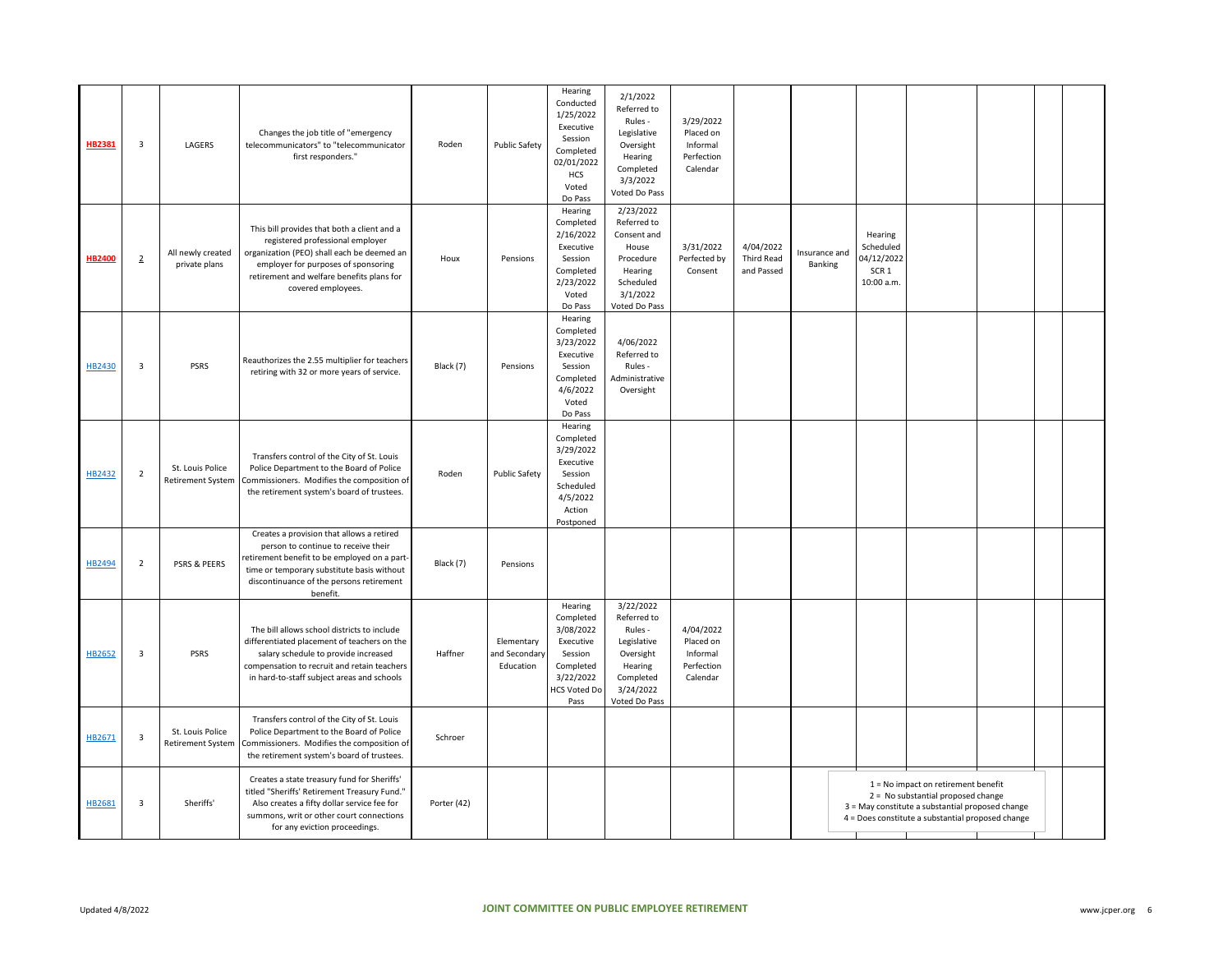| HB2684<br><b>HB 2698</b> | 3<br>$\overline{4}$     | <b>MOSERS</b><br>Sheriffs'                             | This bill allows an individual currently<br>drawing a retirement<br>benefit under a state retirement plan to<br>serve as a member of the<br>General Assembly or as an elected state<br>official and continue to<br>draw their retirement annuity and cost of<br>living adjustments.<br>Provides a funding mechanism for the<br>sheriffs retirement system. | Owen<br><b>Kelley (127)</b> |                                                 |                                                                                                                      |                                                                                                                                       |  |  |  |  |
|--------------------------|-------------------------|--------------------------------------------------------|------------------------------------------------------------------------------------------------------------------------------------------------------------------------------------------------------------------------------------------------------------------------------------------------------------------------------------------------------------|-----------------------------|-------------------------------------------------|----------------------------------------------------------------------------------------------------------------------|---------------------------------------------------------------------------------------------------------------------------------------|--|--|--|--|
| HB2787                   | $\overline{\mathbf{3}}$ | PSRS and PEERS                                         | Modifies provisions relating to teacher and<br>school employee retirement systems                                                                                                                                                                                                                                                                          | Black (7)                   | Pensions                                        |                                                                                                                      |                                                                                                                                       |  |  |  |  |
| HB2799                   | 3                       | PSRS and PEERS                                         | Creates a provision that allows a retired<br>person to continue to receive their<br>retirement benefit to be employed on a part-<br>time or temporary substitute basis without<br>discontinuance of the persons retirement<br>benefit.                                                                                                                     | Pike                        | Pensions                                        | Hearing<br>Completed<br>3/30/2022<br>Executive<br>Session<br>Completed<br>4/6/2022<br><b>HCS</b><br>Voted<br>Do Pass | 4/06/2022<br>Referred to<br>Rules -<br>Administrative<br>Oversight                                                                    |  |  |  |  |
| HB2816                   | $\overline{3}$          | <b>MOSERS</b>                                          | Modifies a provision were a member may<br>attain retirement at age fifty under rule of 80<br>if the retirement system is over eighty<br>percent funded.                                                                                                                                                                                                    | Veit                        |                                                 |                                                                                                                      |                                                                                                                                       |  |  |  |  |
| HB2825                   | $\overline{4}$          | All Plans                                              | Ensures that twenty percent of a firms<br>investments in venture capital and real<br>estate are invested with a Missouri based<br>firm.                                                                                                                                                                                                                    | O'Donnell                   |                                                 |                                                                                                                      |                                                                                                                                       |  |  |  |  |
| HB2841                   | 3                       | All Police Plans                                       | This bill allows a law enforcement officer to<br>remain in service until the age of 70 before<br>the officer must be terminated as an officer<br>and retired. The bill also allows the officer to<br>serve over the age of 70 upon approval by<br>the chief of police for an additional year for<br>every chief approval.                                  | Baringer                    |                                                 |                                                                                                                      |                                                                                                                                       |  |  |  |  |
| HB2849                   | 3                       | All Police Plans                                       | This bill allows a law enforcement officer to<br>remain in service until the age of 70 before<br>the officer must be terminated as an officer<br>and retired. The bill also allows the officer to<br>serve over the age of 70 upon approval by<br>the chief of police for an additional year for<br>every chief approval.                                  | Roberts                     | Crime<br>Prevention                             |                                                                                                                      |                                                                                                                                       |  |  |  |  |
| HB2876                   | $\overline{\mathbf{3}}$ | PSRS, PEERS, Kansas<br>City PSRS and St.<br>Louis PSRS | Raises the minimum teacher salary beginning<br>in the 2023-24 school year, subject to<br>appropriation.                                                                                                                                                                                                                                                    | Bosley                      |                                                 |                                                                                                                      |                                                                                                                                       |  |  |  |  |
| HB2897                   | $\overline{3}$          | All new plans                                          | Allows new state employees to elect whether<br>to participate in the Missouri State<br>Employees Retirement System.                                                                                                                                                                                                                                        | Deaton                      | Budget                                          |                                                                                                                      |                                                                                                                                       |  |  |  |  |
| HB2913                   | 3                       | All Plans                                              | Prohibits state entities and private<br>businesses from contracting with Russia,<br>Russian entities, or any other country<br>currently occupying or attacking a NATO ally.                                                                                                                                                                                | Plocher                     | Special<br>Committee on<br>Homeland<br>Security | Hearing<br>Completed<br>3/23/2022<br>Executive<br>Session<br>Completed<br>3/28/2022<br><b>HCS Voted</b><br>Do Pass   | 3/29/2022<br>Referred to<br>Rules -<br>Administrative<br>Oversight<br>Executive<br>Session<br>Completed<br>4/06/2022<br>Voted Do Pass |  |  |  |  |